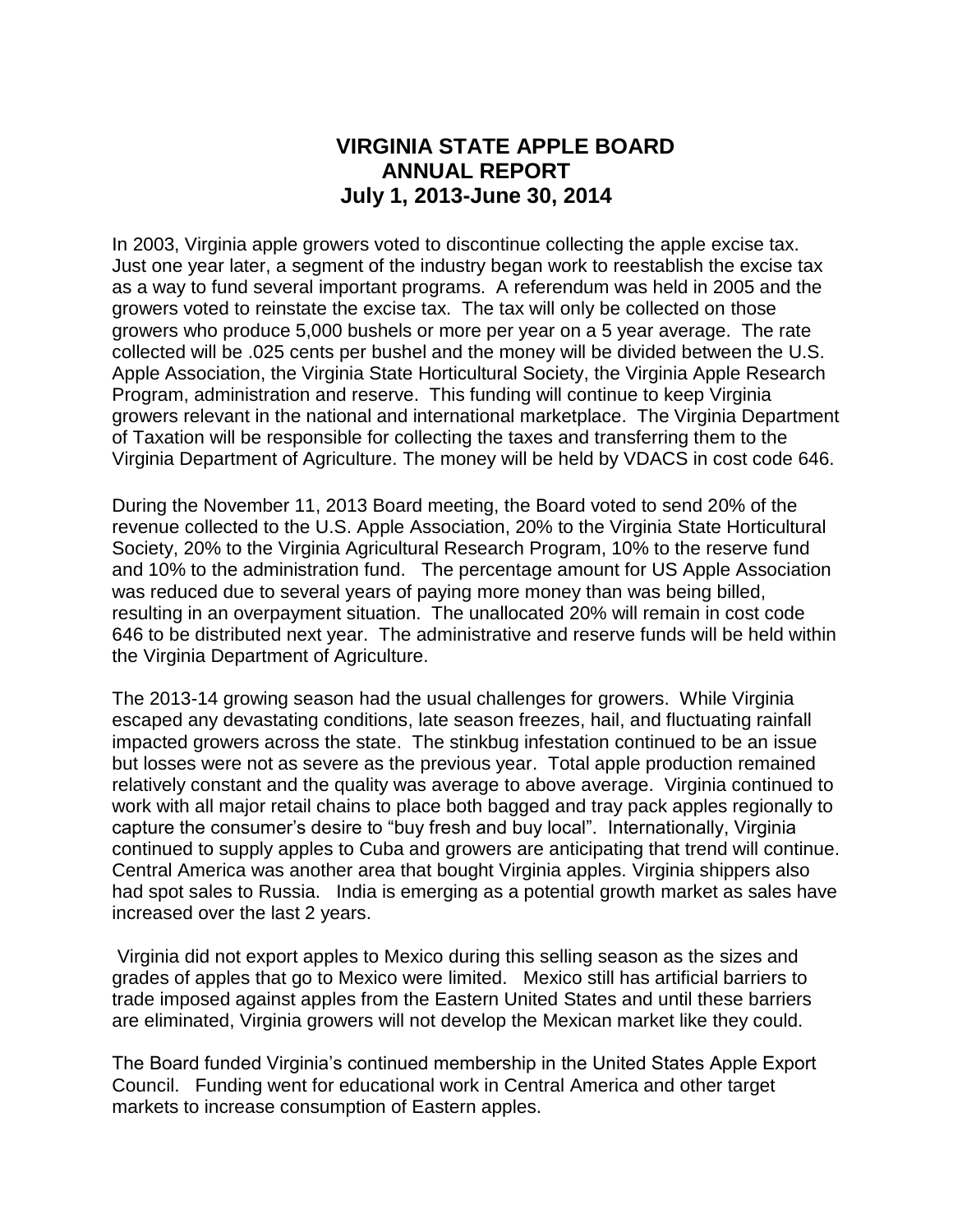#### **Summary**

Virginia growers continue to face many challenges including rising land prices, increased costs of inputs (fuel, fertilizer, electricity), a difficult labor situation, increased regulations, the loss of chemicals, and the increasing global supply of apples. Despite these obstacles, improved growing practices including high density spindle plantings, new technologies, and rising consumer demand for locally grown produce have brought about a renewed sense of optimism.

Submitted by:

 $\overline{\phantom{a}}$  , and the contribution of the contribution of  $\overline{\phantom{a}}$  , and  $\overline{\phantom{a}}$  , and  $\overline{\phantom{a}}$  , and  $\overline{\phantom{a}}$  , and  $\overline{\phantom{a}}$  , and  $\overline{\phantom{a}}$  , and  $\overline{\phantom{a}}$  , and  $\overline{\phantom{a}}$  , and  $\overline{\phantom{a}}$  , and Lynn Graves, Chair, Virginia Apple Board David Robishaw, Secretary

#### **Board Meetings and Member Attendance**

| Date                                                            | Location                               | <b>Attendance</b> |
|-----------------------------------------------------------------|----------------------------------------|-------------------|
| November 11, 2013                                               | Staunton                               | 5                 |
| <b>Heather McKay</b><br><b>Shannon Showalter</b><br>Lynn Graves | John Bruguiere<br><b>Dudley Rinker</b> |                   |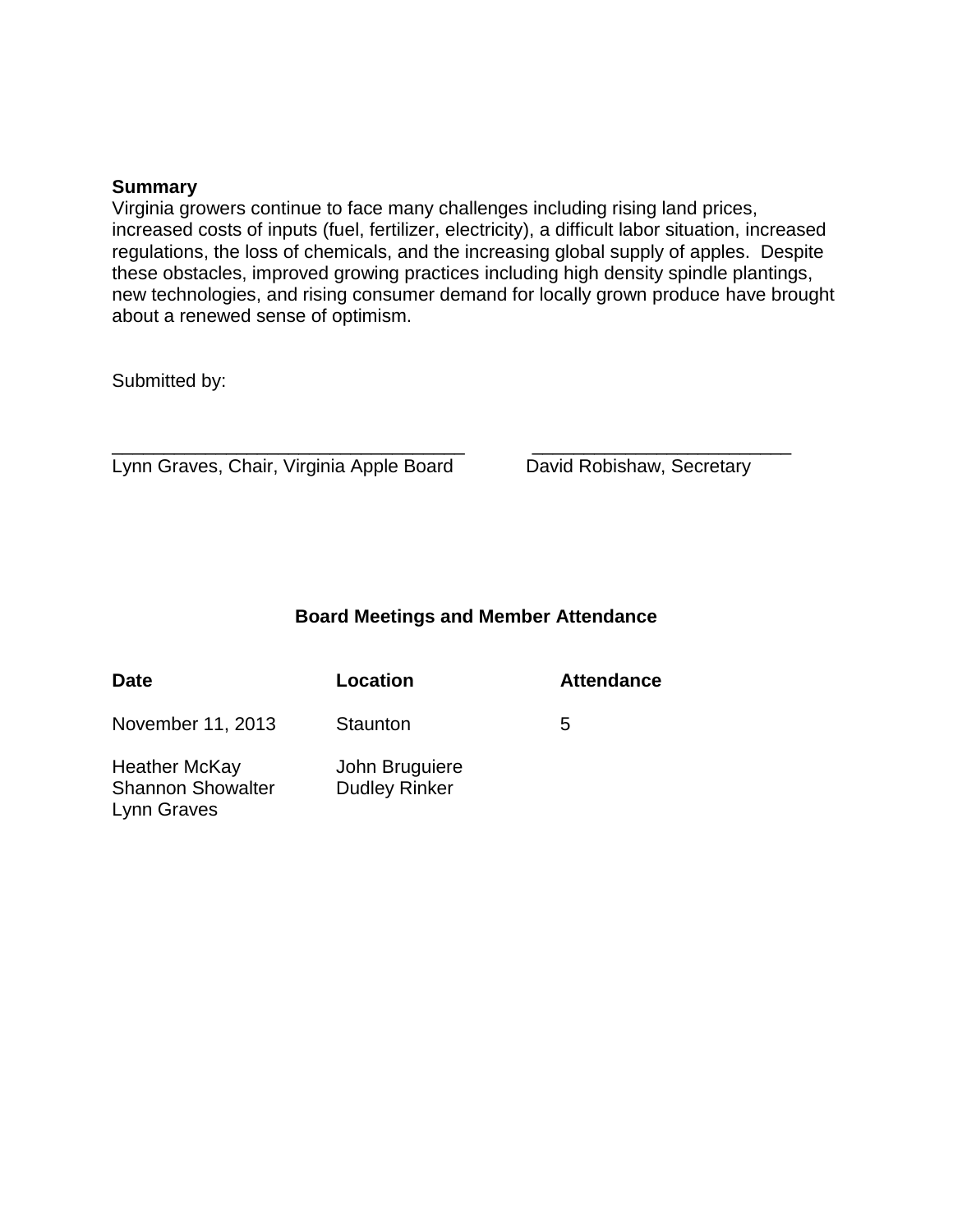## **Financial Summary**

## **Cost Code 646**

| Cash Balance: 6/30/2013                                             | \$21,984.81 |
|---------------------------------------------------------------------|-------------|
| Assessment Receipts: 7/1/13 - 6/30/2014                             | 169,634.46  |
| <b>Total Cash Balance</b>                                           | 191,619.27  |
| Transfer to cc 647 - Reserve                                        | 19,162.53   |
| Transfer to cc 648 - Admin                                          | 19,161.29   |
| <b>Cost Recovery Act</b>                                            | 946.41      |
| <b>Total Actual Expenditures</b><br>(from VDACS Financial Analysis) | 38,324.00   |
| Cash Balance: 6/30/2013                                             | 114,025.04  |